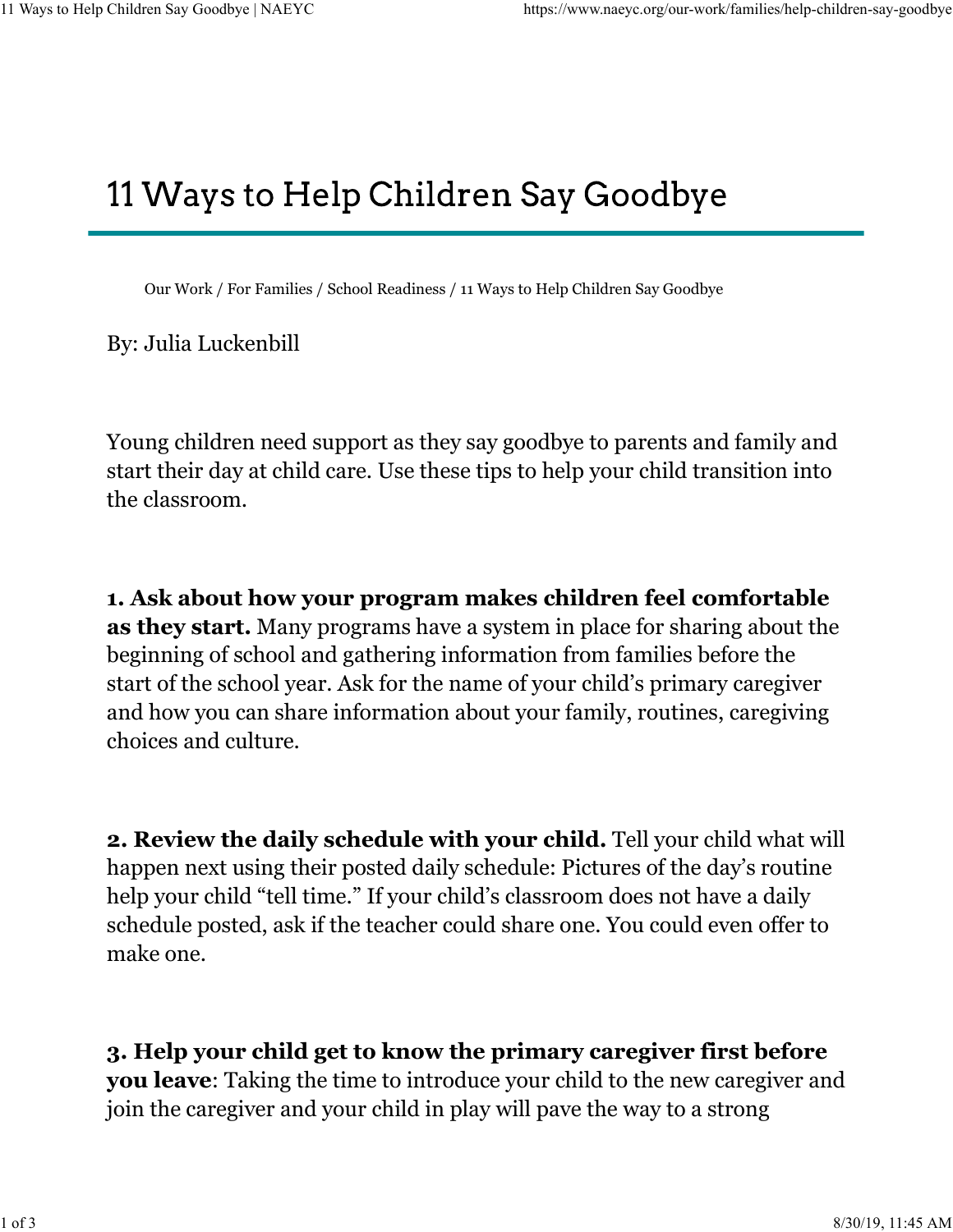relationship between them.

4. Establish a predictable goodbye routine: This will let your child know what will happen next, making it easier to cope with the transition. Wave from the window, watch the pet fish, play with a favorite toy, share a hug, read a book, or sing a goodbye song.

5. Give your child tools to use when missing family: A special lovey, a photo of your family, or an item like your watch can help your child cope. If the lovey can't be shared with other children, ask your child's teacher if it can stay in the cubby and come out when your child is sad.

6. Share at least a few words of your home language with your child's teacher: Hearing that "mama or papa will come back" in your child's home language makes a bridge between home and school, and helps your child feel understood. A word list that contains phrases that your family or your child uses for eating, diapering, sleeping and family members can help a great deal.

7. Share your child's favorite things to do with the teachers: When your child is ready to play, the teacher can point out similar things in the classroom.

8. Make homemade books: Books that you make for your child about the daily routine including the transition from home to school can promote coping for children who need to rehearse the day's plan to cope.

9. Talk about feelings: It's ok to cry and miss a parent. It's ok to feel